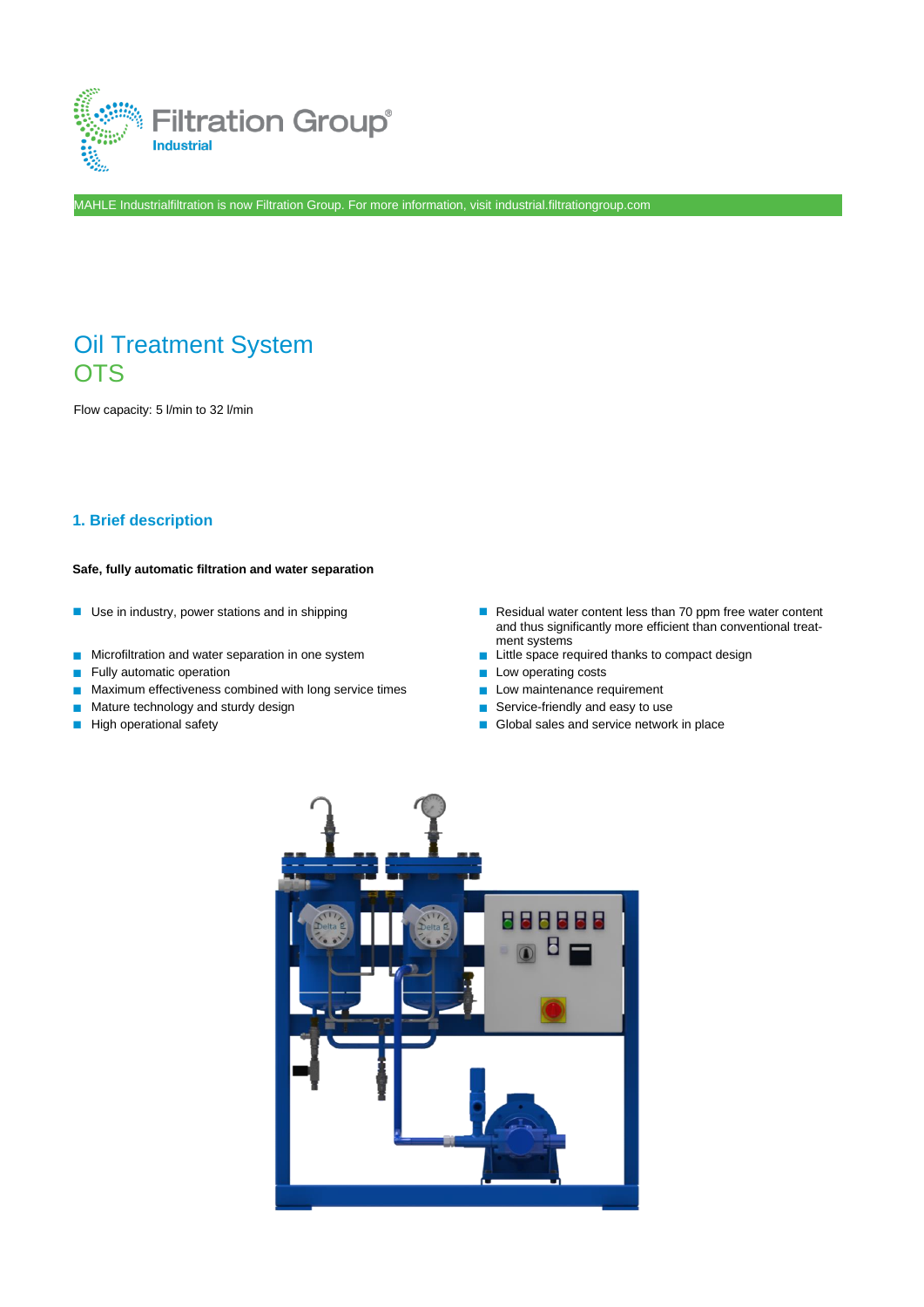### **2. Function**

The OTS is used for oil filtration and separation. The system is delivered on a frame and includes two treatment stages (filter stage / separation stage).The geared pump pumps the medium to the treatment stages where the oil is filtered and separated. Water is detected by a probe and discharged automatically.

#### **3. Purpose**

| Medium:               | Lubricating oil                       |
|-----------------------|---------------------------------------|
| Viscosity:            | 568 cST (at 40 $^{\circ}$ C)          |
| Water content inlet:  | max. 1000 ppm                         |
| Filtration:           | 5 um (other filter grades on request) |
| Water content outlet: | approx. 70 ppm free water content     |

#### **4. Operating parameters**

**OTS type 5 8 16 32** Flow capacity [I/min] approx.  $\begin{vmatrix} 5 & 1 \end{vmatrix}$  8 16 16 16 Ambient temperature [°C] example and the min. 2 - max. 55 Operating temperature [°C] min. 10 - max. 45 Operating pressure [bar] **a** min. 0.7 - max. 6 Pressure loss [bar] **name is a contract of the contract of the contract of the contract of the contract of the contract of the contract of the contract of the contract of the contract of the contract of the contract of the** 

### **5. Technical data**

| 5.1 Electrical data/control |                                                      |       |       |         |
|-----------------------------|------------------------------------------------------|-------|-------|---------|
| OTS type                    | 5                                                    | 8     | 16    | 32      |
| Power consumption [kW]      | < 2                                                  | $<$ 3 | $<$ 3 | $\lt 4$ |
| Control voltage             | <b>24V AC</b>                                        |       |       |         |
| Protection class            | min. IP54                                            |       |       |         |
| Operating mode              | Automatic                                            |       |       |         |
| Potential-free contacts     | - Collective alarm<br>- Monitoring of pump operation |       |       |         |
| Colour of switch cabinet    | <b>RAL 7035</b>                                      |       |       |         |

| <b>5.2 Tank</b>           |              |  |
|---------------------------|--------------|--|
| Design pressure [bar]:    | 6            |  |
| Design temperature [°C]:  | 120          |  |
| Testing pressure [bar]:   | 9            |  |
| Design code:              | GL           |  |
| Material:                 | <b>Steel</b> |  |
| Corrosion allowance [mm]: |              |  |

| 5.3 Steel structure finishing                                                     |                                                        |  |
|-----------------------------------------------------------------------------------|--------------------------------------------------------|--|
| Frame:                                                                            | Sand-blasted SA 2 <sup>1</sup> / <sub>2</sub> , coated |  |
| Pipes:                                                                            | Sand-blasted SA 2 <sup>1</sup> / <sub>2</sub> , coated |  |
| Outside of tank:                                                                  | Sand-blasted SA 21/2, coated                           |  |
| Inside of tank:                                                                   | Sand-blasted SA 21/2                                   |  |
| Colour:                                                                           | RAL 5019                                               |  |
| (double coating comprising primer coat and top coat - dry layer thickness: 120µm) |                                                        |  |

The soiling of the treatment stages is monitored using the differential pressure. If the differential pressure reaches 1.5 bar, the main alarm appears and the respective treatment element must be replaced.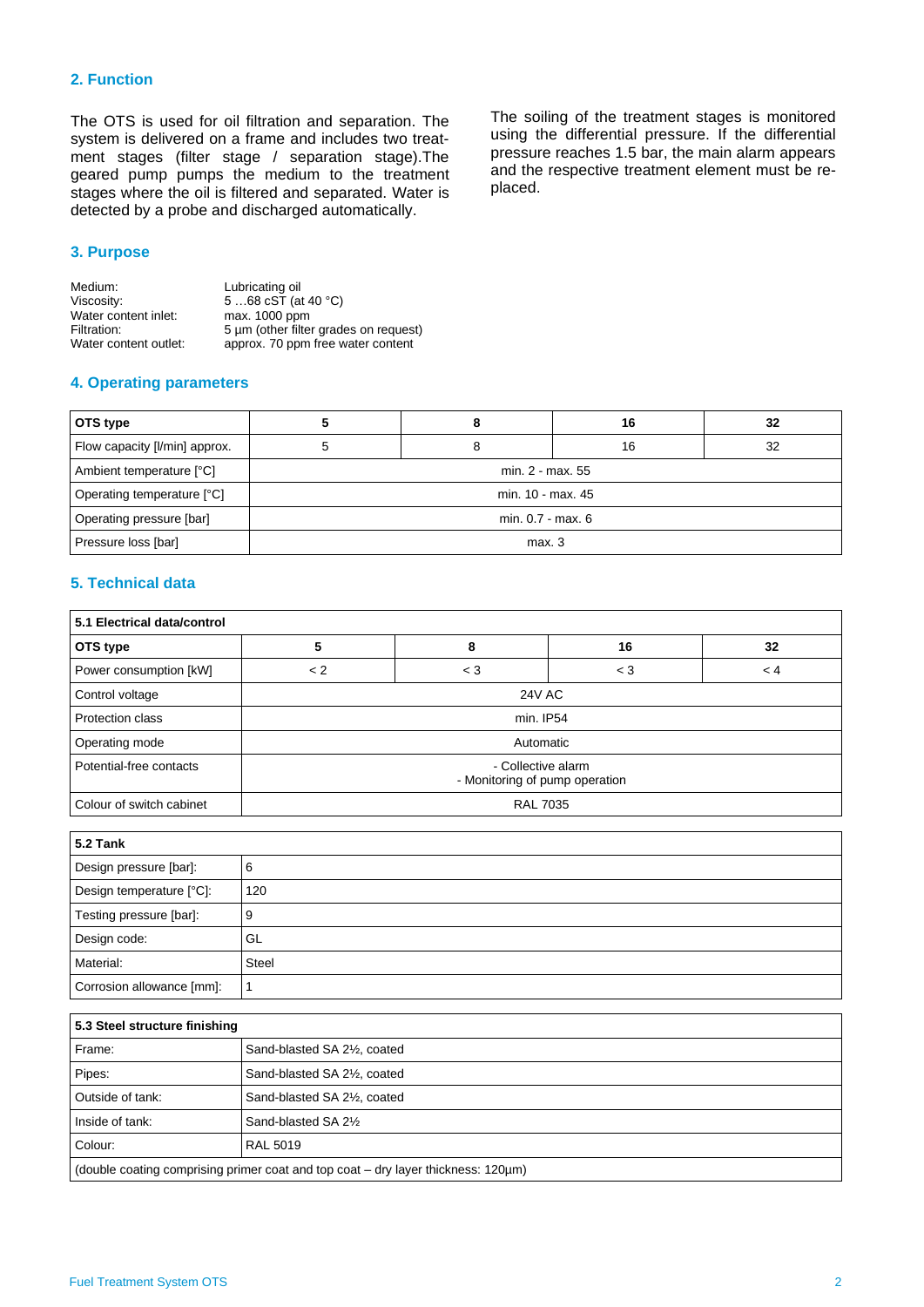## **6. Pump**

| OTS type                                     |        | 8 | 16 | 32 |
|----------------------------------------------|--------|---|----|----|
| Flow capacity [I/h] approx.                  | ວ      | 8 | 16 | 32 |
| Suction lift [m]                             | max. 2 |   |    |    |
| Pumping height [m]                           | min.3  |   |    |    |
| relief<br>Opening<br>valve [bar]<br>pressure |        |   |    |    |

## **7. Dimensions and main connections**





| OTS type | 5               | 8           | 16          | 32                   |
|----------|-----------------|-------------|-------------|----------------------|
| A        | 1182            | 1279        | 1640        | 1640                 |
| B        | 1000            | 850         | 850         | 1210                 |
| C        | 590             | 700         | 700         | 800                  |
| 1        | $\frac{1}{2}$ " | <b>DN25</b> | <b>DN40</b> | DN <sub>5</sub>      |
| 2        | $\frac{1}{2}$ " | <b>DN25</b> | <b>DN25</b> | DN <sub>2</sub><br>5 |
| 3        | 8x1             | 8x1         | 8x1         | 8x1                  |
| 4        | $\frac{3}{4}$ " | 1"          | 1"          | $1\frac{1}{4}$       |

1 Inlet

2 Outlet

3 Water drain

4 Relief valve

## **8. Order numbers**

| 8.1 System       |                             |                                |              |
|------------------|-----------------------------|--------------------------------|--------------|
| <b>Type</b>      | Volume flow [I/min] approx. | <b>Electrical power supply</b> | Order number |
| OTS <sub>5</sub> | 5                           | 400/440 V AC 50/60Hz           | 70806139     |
| OTS <sub>8</sub> | 8                           | 400/440 V AC 50/60Hz           | On request   |
| <b>OTS 16</b>    | 16                          | 400/440 V AC 50/60Hz           | 70806080     |
| <b>OTS 32</b>    | 32                          | 400/440 V AC 50/60Hz           | On request   |

| 8.2 Spare parts  |                               |              |  |
|------------------|-------------------------------|--------------|--|
| Type             | <b>Designation</b>            | Order number |  |
| OTS <sub>5</sub> | SPARE PARTS SET OTS-5         | 72344344     |  |
| OTS 8            | SPARE PARTS SET OTS-8         | 72344345     |  |
| OTS 16           | <b>SPARE PARTS SET OTS-16</b> | 72344346     |  |
| <b>OTS 32</b>    | SPARE PARTS SET OTS-32        | 72344347     |  |